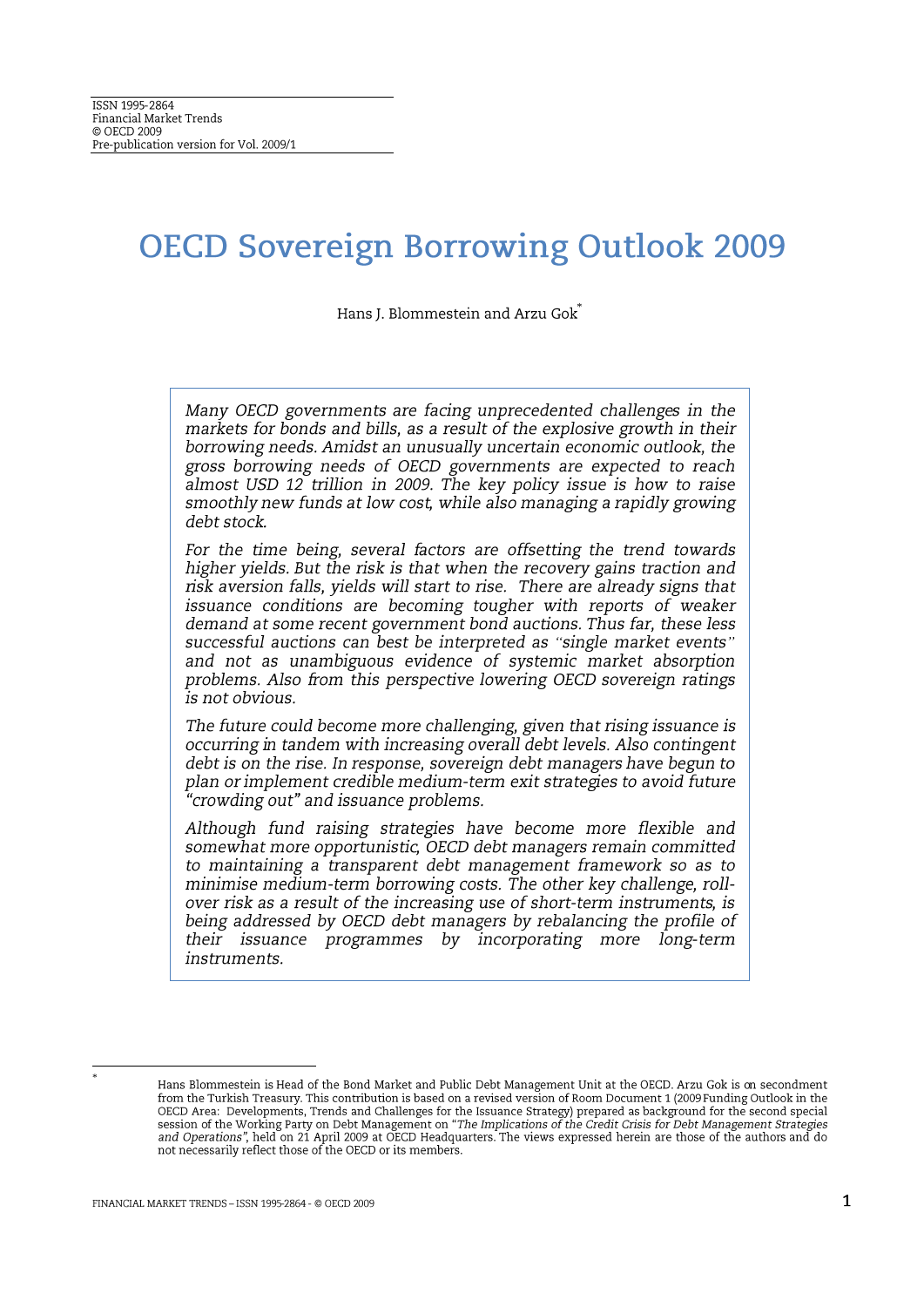# **I. OECD Working Party on Public Debt Management reports growing budget deficits and exploding borrowing needs**

*Gross borrowing by governments are expected to reach almost USD 12 trillion in 2009*

Amidst a highly uncertain economic outlook, gross borrowing needs of OECD governments have increased explosively and are expected to reach almost USD 12 trillion in 2009. Borrowing needs have increased rapidly in response to soaring costs of financial support schemes and other crisis-related expenditures as well as recession-induced falls in tax income. Many OECD governments are facing this year a significant increase in expected budget deficits due to the fiscal fall-out of a recession that is worse than first anticipated and the financial consequences of resolving banking crises.

*Consequences of increased borrowing need to be addressed* 

*Less successful auctions are no evidence of systemic market absorption problems*

*But a timely and credible mediumterm exit strategy is needed to avoid future "crowding out" and issuance problems*

Delegates from the OECD Working Party on Public Debt Management  $(WPDM)$  confirmed that many  $DMOs<sup>1</sup>$  are confronted with dramatically increased borrowing needs<sup>2</sup>. As a result, sovereign issuers need to address the consequences of increased competition in raising funds from markets, leading to higher expected borrowing costs. Issuance conditions have worsened with reports about sometimes weak demand at auctions, leading to postponed, failed or cancelled auctions. Thus far, these less successful auctions can best be interpreted as "single market events" and not as unambiguous evidence of systemic market absorption problems. Also from this perspective, changes in OECD sovereign ratings seem not warranted.

Although fund raising strategies have become more flexible and somewhat more opportunistic, OECD debt managers remain committed to maintaining a transparent debt management framework so as to minimise medium-term borrowing costs.

However, the future trend could be more challenging, given that rising issuance is occurring hand in hand with increasing overall debt levels. In response, several DMOs have adopted changes in issuance procedures<sup>3</sup> and have begun to plan or implement sustainable and balanced medium-term issuance strategies that support a timely and *credible medium-term exit strategy*, thereby avoiding future "crowding out" and issuance problems.

The main objective of this "OECD Sovereign Funding Outlook" is to provide an overview of the trends and recent developments associated with the strong increase in sovereign borrowing requirements and increasing contingent debt levels from the perspective of DMOs. To that end, the OECD has circulated a Survey on the 2009 Funding Outlook among members of the WPDM. The responses (reported in aggregate form below) have been used to calculate (estimates of) *Total Gross and Net Funding (Borrowing) Requirements* of OECD governments, the share of short-term debt issuance in total gross issuance, and the size of outstanding contingent government debt.

# **II. Overview funding outlook in the OECD Area**

Estimates of Total Gross Funding (Borrowing) Requirements refer in this paper to *Total Marketable Issuance* by the central government. These estimates will be presented in aggregate form for the following groupings of OECD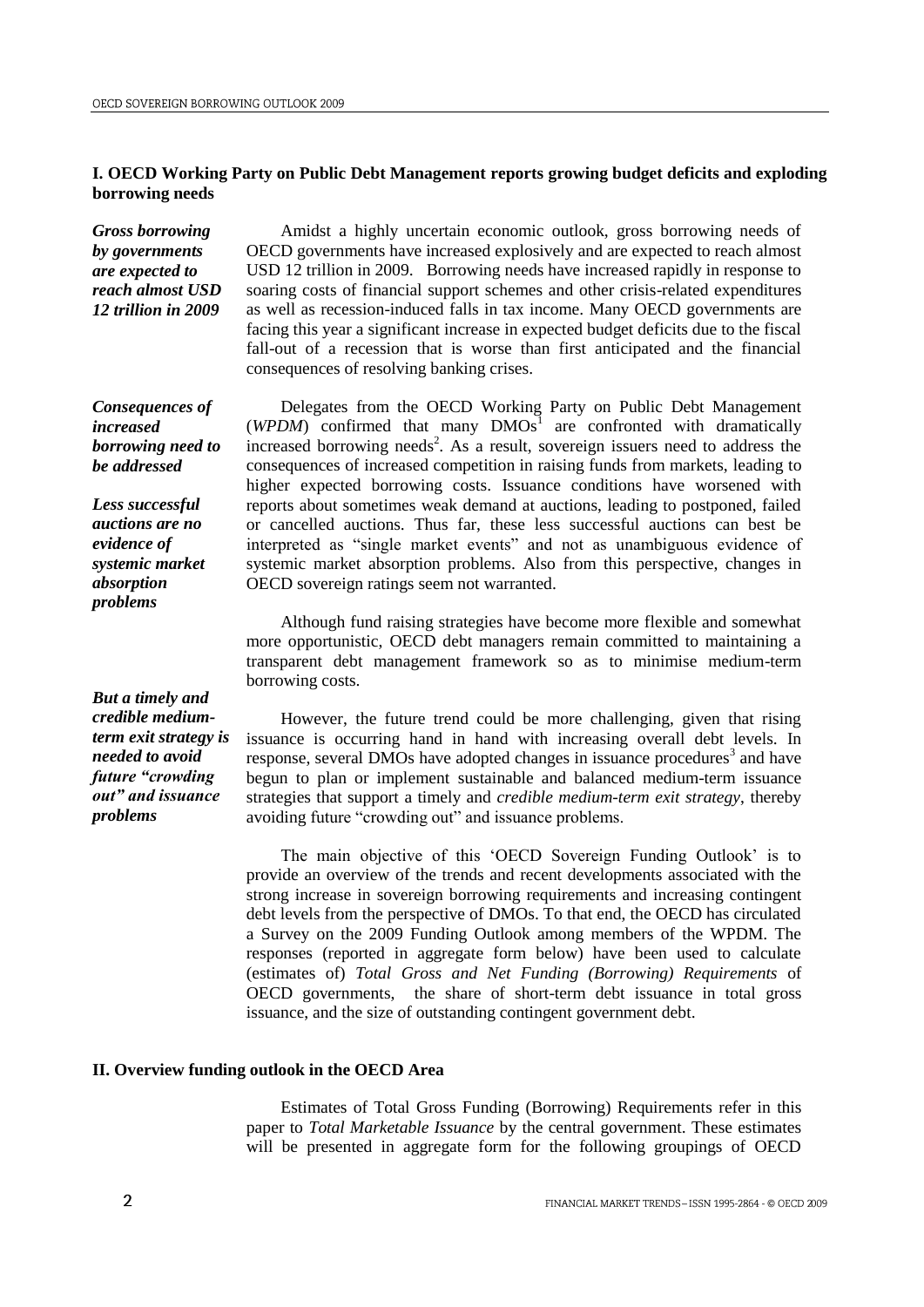sovereign borrowers: (A) Euro zone; (B) Other Europe; (C) Asia-Pacific OECD; (D) North America; and (E) Emerging (EM) OECD.

*The 2009 funding outlook is surrounded by high degree of uncertainty*

Figure 1a shows that *gross funding needs* for the OECD area increased from more than USD 9 trillion in 2007 to around USD 10.5 trillion in 2008, while a further increase to almost USD 12 trillion is expected for this year. *Net funding requirements* is expected to increase from around USD 1.6 trillion in 2008 to more than USD 2.6 trillion in 2009 (Figure 1b). The 2009 funding outlook is, however, surrounded by an unusually high degree of uncertainty.

#### **Figure 1a. Gross marketable issuance in the OECD area**



In trillion USD

(\*) As of today, pending further revisions (\*\*) Projection

*Source:* OECD Working Party on Debt Management.

The share of the *North American region* in total gross borrowing increased from nearly 61 % in 2007 to more than 65 % in 2008; and is expected to reduce slightly to 64 % this year. The share in total gross borrowing of *euro zone governments* is likely to increase by around 2%, from close to 17 % in 2008 to nearly 19 % in 2009. Interestingly, the share of *emerging OECD* and *Asia-Pacific governments* in total borrowing decreased slightly in the period 2007- 2009 (Figures 2a and 2b).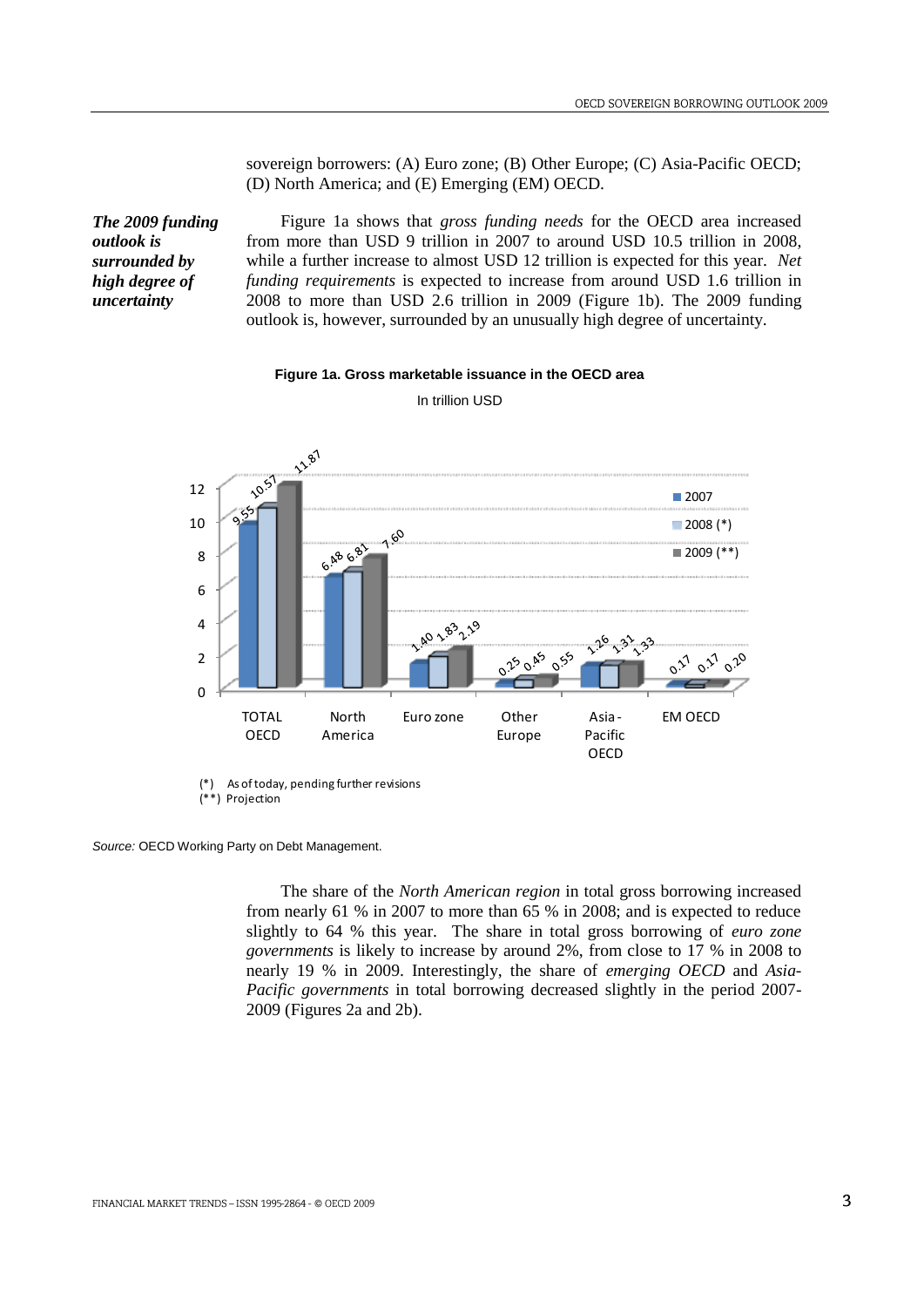

**Figure 1b. Net marketable issuance in the OECD area**



(\*) As of today, pending further revisions

(\*\*) Projection

*Source:* OECD Working Party on Debt Management.

# **Figure 2a. Regional breakdown (2009)**





*Source:* Survey by the OECD Working Party on Debt Management.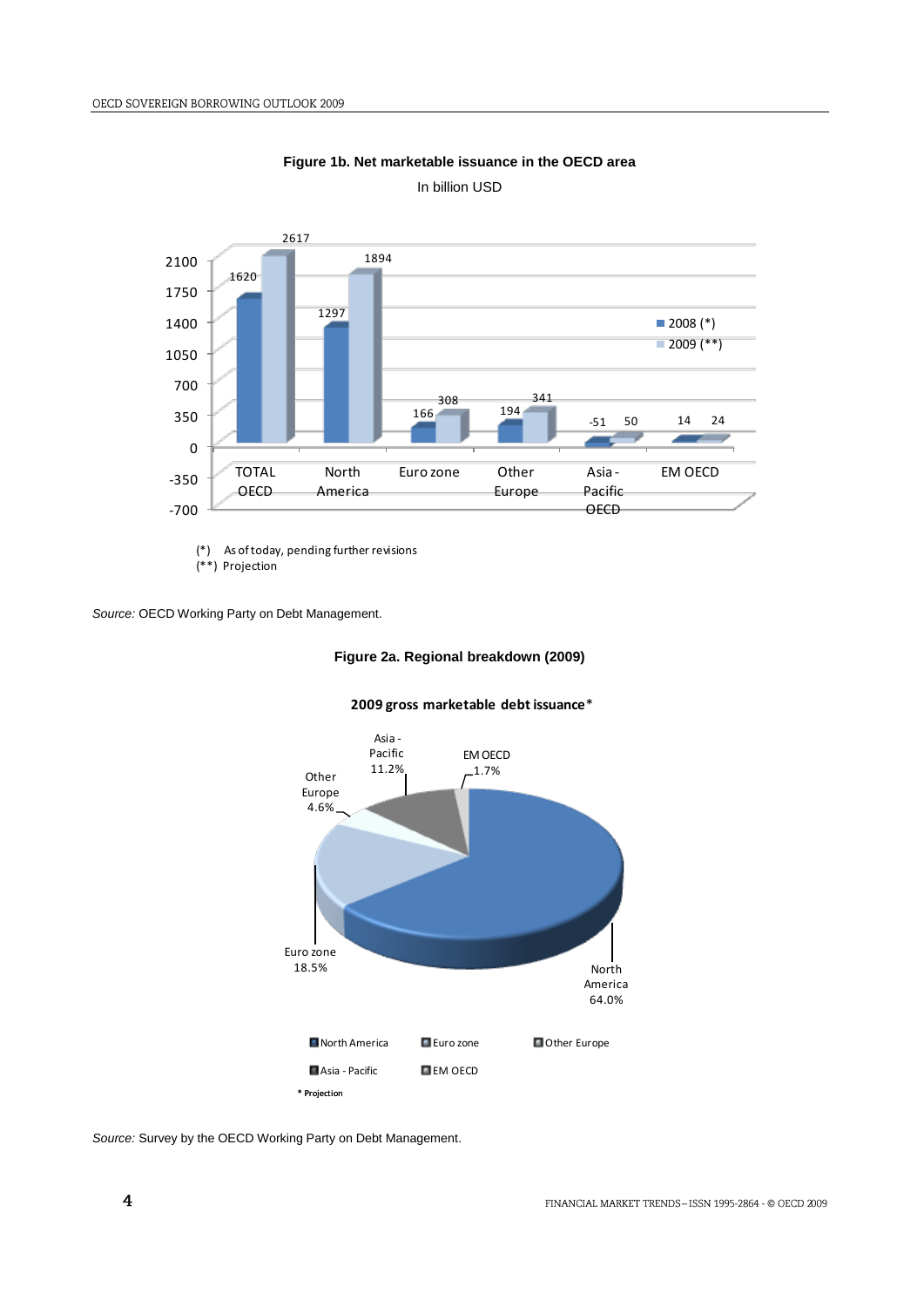

#### **Figure 2b. Regional breakdown (2007, 2008)**

*Source:* Survey by the OECD Working Party on Debt Management.

# **III. Implications of record issuance**

Since many OECD governments will also undertake this year (near-) record debt issuance, competition among sovereign issuers is set to remain strong. As noted, borrowing needs have increased in all regions (Table 1).

|                     | Change in<br>Gross<br>Borrowing<br>2007-2008 | Change in<br>Gross<br><b>Borrowing</b><br>2007-2009 | Change in<br>Gross<br><b>Borrowing</b><br>2008-2009 | Change in<br><b>Net</b><br><b>Borrowing</b><br>2008-2009 |
|---------------------|----------------------------------------------|-----------------------------------------------------|-----------------------------------------------------|----------------------------------------------------------|
| North America       | 47.6%                                        | 59.7%                                               | 8.2%                                                | 46.1%                                                    |
| Euro zone           | 26.8%                                        | 56.5%                                               | 23.4%                                               | 84.9%                                                    |
| Other Europe        | 83.6%                                        | 116.2%                                              | 17.8%                                               | 75.7%                                                    |
| Asia - Pacific OECD | 5.1%                                         | 8.6%                                                | 3.3%                                                | 197.1%                                                   |
| EM OECD             | $-4.4\%$                                     | 3.8%                                                | 8.5%                                                | 71.2%                                                    |
| TOTAL OECD          | 37.1%                                        | 51.5%                                               | 10.5%                                               | 61.5%                                                    |

# **Table 1. Percentage change in funding**

*Source:* Survey by the OECD Working Party on Debt Management.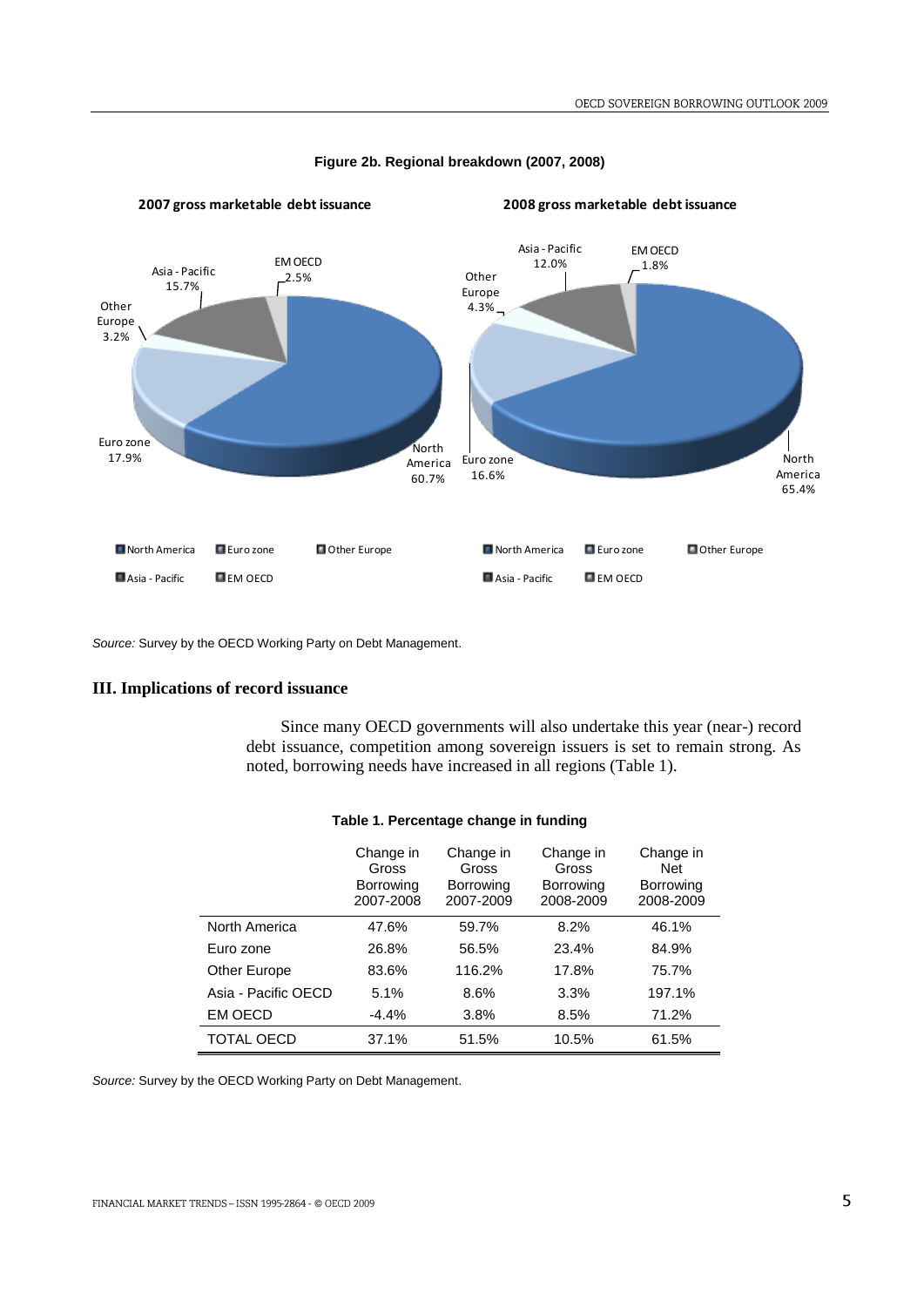*Impact on yields mitigated by fall in output, flight to safe assets, low official interest rates, quantitative easing and use of government paper as collateral* 

Additional competition for funds will come from the issuance of government-guaranteed bank bonds. This rapid and massive increase in government issuance can be expected to push prices of government debt down and yields up. However, the following financial crisis/recession-related factors are likely to mitigate or delay this supply impact on prices and yields: (a) the (projected) fall in output that is likely to keep expectations of future inflation in check; (b) high risk aversion that is encouraging a flight to safe and liquid assets; (c) low official interest rates; (d) the impact on (longer-dated) government debt of quantitative easing policies pursued by some OECD central banks; (e) the high demand for government paper for use as high-quality collateral.

But, clearly, when the recovery gains traction and risk aversion decreases, sovereign issuance will need to retrench in an orderly fashion to avoid crowdingout the private sector. To that end, a timely and credible exit strategy is needed.

# **IV. Structural changes in borrowing strategies?**

*Issuance challenges compounded by increasing debt* 

Tight liquidity conditions, the rapid increase in borrowing requirements, and highly risk-averse behaviour of market participants, have been forcing debt managers to change or modify their borrowing strategies in terms of maturity  $(s$ horter), currency (an increase in foreign liabilities<sup>4</sup>) and type of instruments (more bills and notes). The issuance challenges for many DMOs are compounded by increasing debt levels<sup>5</sup> – a trend already visible prior to the crisis.

Thus far, many of the pressures to accommodate sharp increases in borrowing needs have been met by the issuance of short-term paper (*Short-Term Government Paper* – STGP). A recent OECD survey on "Changes in the Use of Short-Term Papers" as well as discussions within the OECD WPDM and the Global OECD Forum on Public Debt Management<sup>6</sup> covered two perspectives of the increased issuance of STGP, both prior and during the crisis: (a) debt manager's point-of-view and (b) liquidity perspective.

The Survey focused on the changing role and use of short-term instruments issued by OECD DMOs in the period 1998-2007, while focusing on their strategic role in debt and/or liquidity management. The Survey shows that the use of STGP by emerging market economies had decreased significantly over the survey period. This is primarily the consequence of a structural trend whereby debt managers were able to lengthen the maturity of their portfolio, thereby decreasing the share of Treasury bills (T-Bills). T-Bills are the main instrument in the category of Short-Term Government Paper (STGP). Already before the crisis, countries with high borrowing requirements use more often T-Bills for funding purposes than the ones with low budget deficits or budget surpluses.

*Crisis is having a major influence on issuance strategies and calendars* 

OECD debt managers underlined two important influences of the ongoing financial and economic crisis on borrowing strategies. *First*, the borrowing requirements in many OECD countries have increased significantly in response to financing bail-out operations and other-crisis-induced expenditures. *Second*, liquidity conditions tightened and market participants all over the world have become much more risk averse.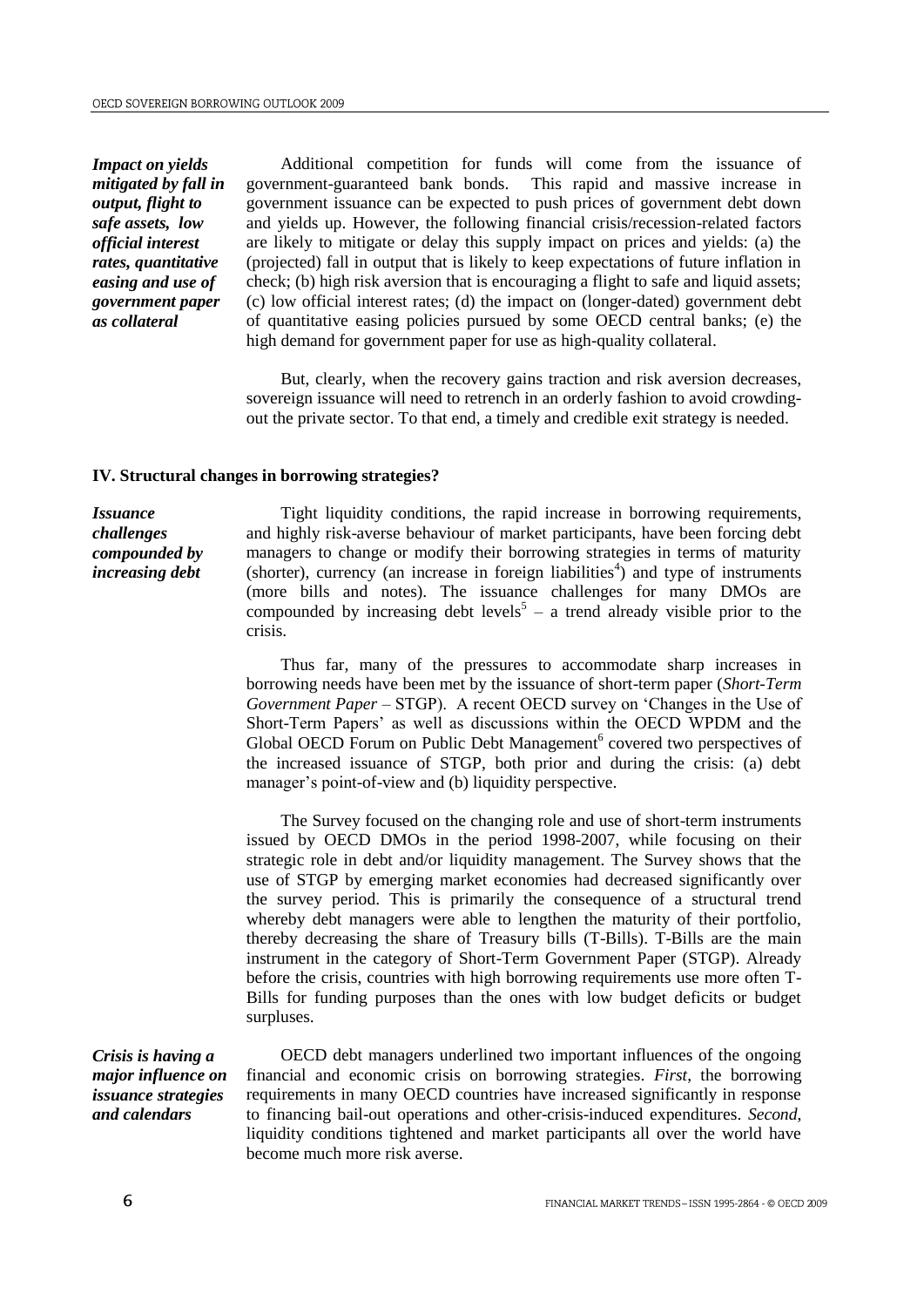*Almost 60 % of gross borrowing needs for 2009 covered by shortterm debt*

Debt managers confirmed that both factors are having a significant impact on their issuance strategies and calendars. Debt managers noted that in times of financial turmoil, STGP issuance is the major vehicle for governments to raise extra funds at short notice while providing liquid and secure instruments to the market. For the OECD area as a whole, it is estimated that almost 60 % of gross borrowing needs for 2009 will be covered by issuing short-term debt (Table 2*)*. The share of short-term debt issuance in total gross issuance varies significantly across regions. For example, for 2009, this share drops to around 36 % when North America is excluded, approximately the same share as for *emerging OECD countries*, while the short-term issuance share is more than 50 % in the *euro zone area.* 

## **Table 2. Overview of short-term issuance in 2009**

|                         | ST Issuance<br>Projection<br>2009<br>(USD bn) | % of Short<br>Term<br>Issuance |
|-------------------------|-----------------------------------------------|--------------------------------|
| North America           | 5350                                          | 70.4%                          |
| Euro zone               | 802                                           | 52.2%                          |
| Other Europe            | 156                                           | 28.5%                          |
| Asia - Pacific OECD     | 267                                           | 20.3%                          |
| <b>EM OECD</b>          | 73                                            | 35.9%                          |
| TOTAL OECD <sup>a</sup> | 6648                                          | 59.4%                          |

<sup>a</sup> Number of countries included: 26.

*Source:* Survey by the OECD Working Party on Debt Management.

*Need to reduce roll-over risk*  The sharp increase in short-term paper issuance has resulted in lower average maturities of debt portfolios with more challenging repayment schedules. Roll-over risk has therefore increased. In response, several borrowers indicated that they are aiming to reduce roll-over risk by incorporating more long-term instruments in issuance programmes.

## **V. Increase in contingent debt**

*DMOs need information on increase in contingent debt* 

Also contingent debt is on the rise. For 2009, for example, the issuance of government guarantees for financial institutions is estimated at over USD 3.4 trillion (Table 3). DMOs need to have reliable information about the outstanding amount of contingent liabilities. An increasing number of debt managers are involved in the management of guarantees.

Fiscal policy makers and debt managers need to contain the uncertainty associated with contingent liabilities. To that end, DMOs need not only to have a reliable picture of the total amount of contingent liabilities but also of the likelihood that these latent obligations become actual ones.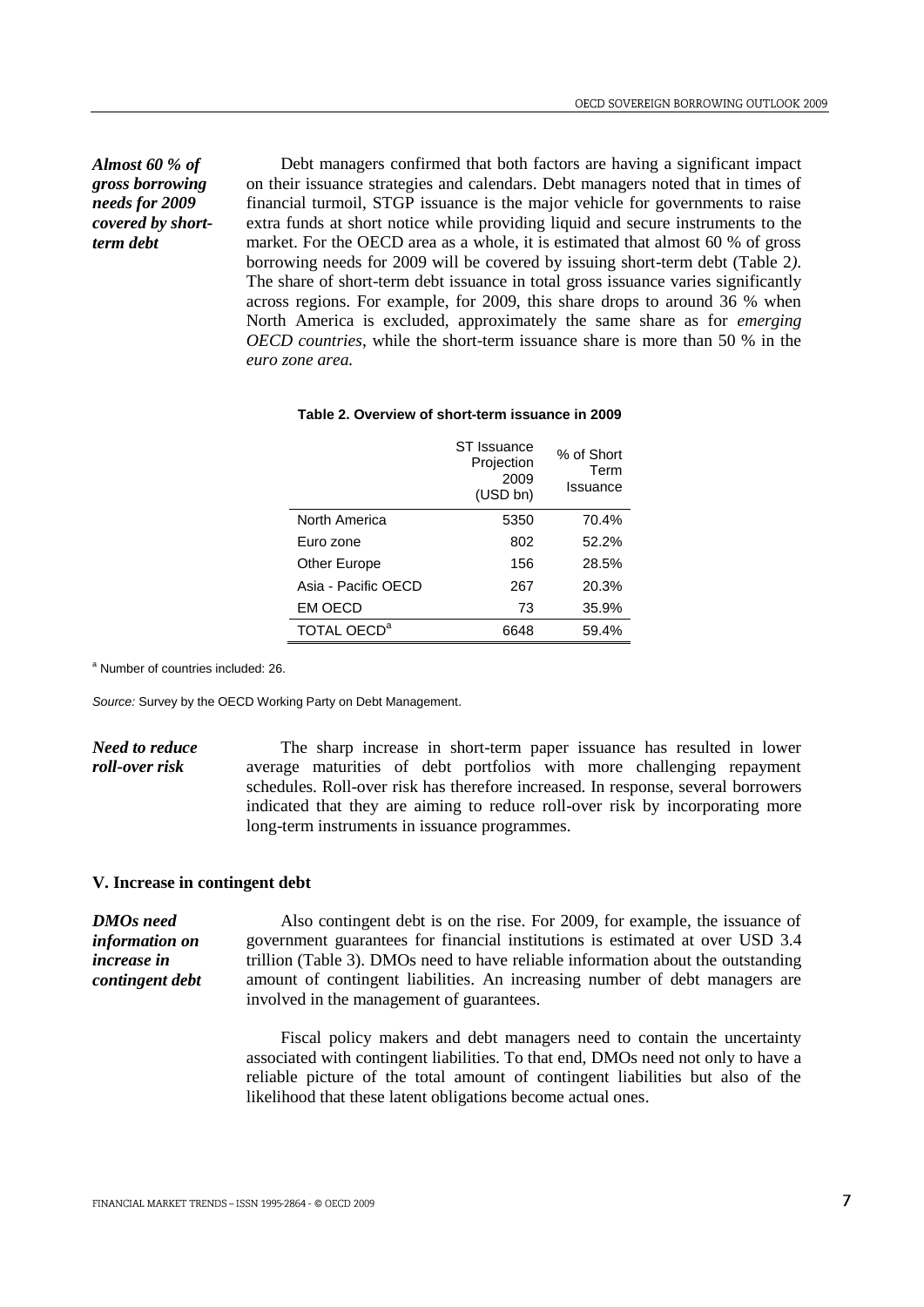|                     | Outstanding<br>Guarantee Amount<br>(April 2009) | <b>Projected Total</b><br>Guarantee<br>Amount for 2009 |
|---------------------|-------------------------------------------------|--------------------------------------------------------|
| North America       | 349                                             | 1701                                                   |
| Euro zone           | 319                                             | 1073                                                   |
| Other Europe        | 170                                             | 540                                                    |
| Asia - Pacific OECD | 139                                             | 177                                                    |
| <b>EM OECD</b>      | 0                                               | 0                                                      |
| <b>TOTAL OECD</b>   | 976                                             | 3490                                                   |

## **Table 3. Government guarantees to financial sector**

*Source:* Survey by the OECD Working Party on Debt Management.

## **VI. Changing investor base**

*DMOs report greater urgency for organising road shows*  Against the backdrop of concerns about market absorption problems, the crisis is also having an impact on the investor base of public debt markets with several DMOs reporting greater urgency for organising road shows for large (foreign) investors. It is important that the preferences of foreign and domestic investors are taken into account when making decisions about the modalities of supply/issuance programmes.

*Pension funds and insurance firms important buyers of long paper*  Debt managers expressed confidence that pension funds and insurance companies will continue to support demand at the long-end of the yield curve as important buyers of long paper.

*Diminishing risk appetite foreign investors affecting emerging debt markets* The financial crisis has forced investors to reduce their exposure to riskier securities, thereby increasing the risk premium on emerging market instruments. DMOs from emerging debt markets expressed their concern that the *diminishing risk appetite of foreign investors* and associated out-flow of foreign capital are affecting especially the long end of the yield curve.<sup>7</sup>

#### **VII. Policy conclusions**

Since many OECD governments will also undertake this year *record debt issuance*, competition among sovereign issuers is set to remain strong. Additional competition for funds will come from the issuance of governmentguaranteed bank bonds.

This OECD-area funding outlook is hampered by *unusual uncertainties* surrounding the general economic outlook. There is also uncertainty about the calibration of macro-economic stimulus plans and the risk that governments will reach funding constraints in keeping banks and other strategic companies afloat. In addition, contingent debt is increasing.

Issuance conditions have therefore worsened with reports about sometimes *weak demand* at auctions. In response, several DMOs have adopted changes in issuance procedures including the use of new sales channels and more flexibility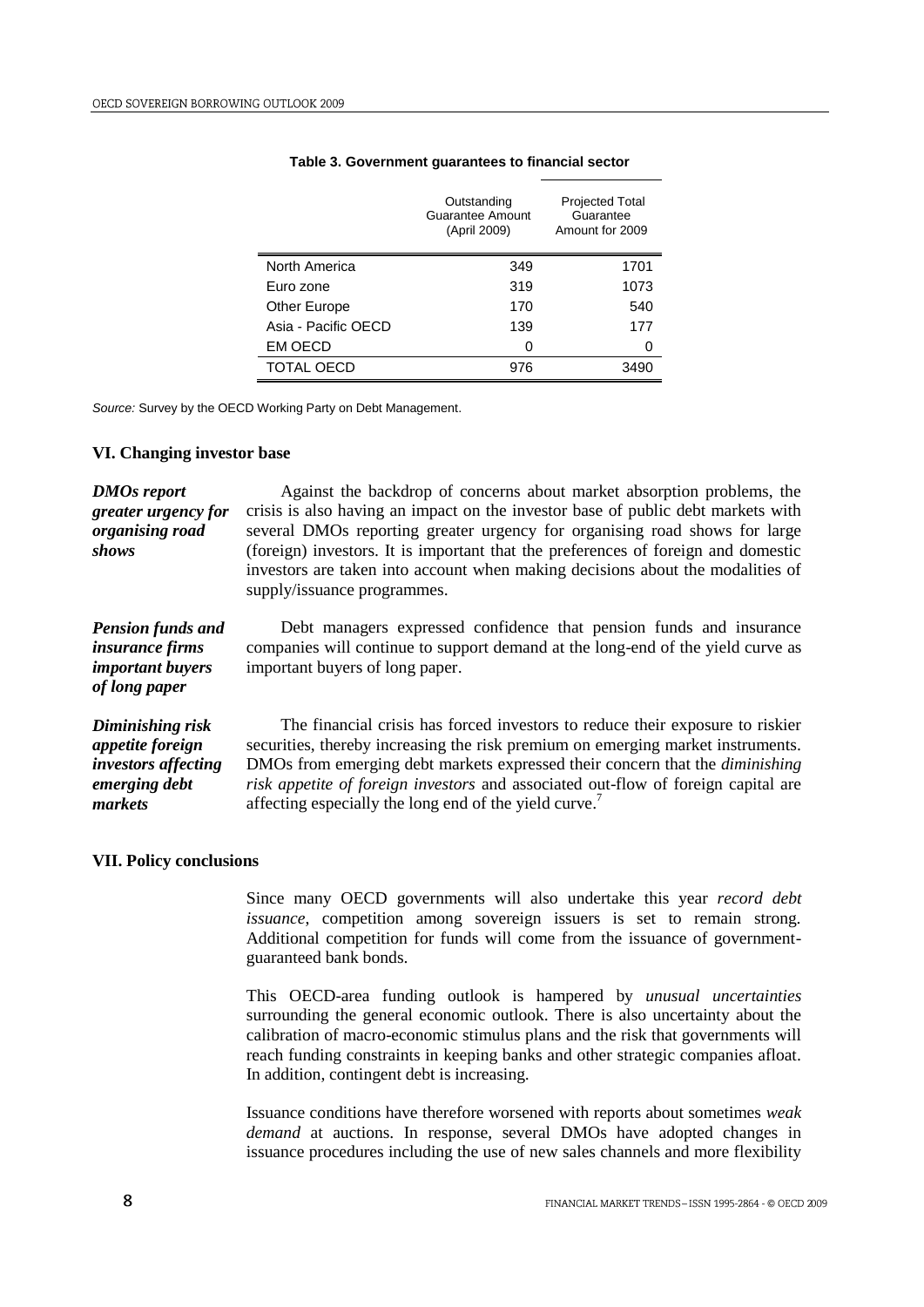at auctions. But the risk is that when the recovery gains traction and risk aversion falls, yields will start to rise. There are already signs that issuance conditions are becoming more challenging with reports of weaker demand at some recent government bond auctions. Thus far, these less successful auctions can best be interpreted as "single market events" and *not as unambiguous evidence of systemic market absorption problems*. Also from this perspective lowering OECD sovereign ratings is not obvious.

Although fund raising strategies have become more flexible and somewhat more opportunistic, OECD debt managers remain committed to maintaining a transparent debt management framework so as to minimise medium-term borrowing costs.

However, the future trend could be more challenging, given that rising issuance is occurring hand in hand with increasing overall debt levels. Sovereign debt managers need therefore to continue with the implementation of a timely and *credible medium-term exit strategy*, supported by a sustainable and balanced medium-term issuance programme, to avoid future "crowding out" and issuance problems. For example, roll-over risk is being addressed by OECD debt managers by rebalancing the profile of their issuance programmes by incorporating more long-term instruments.

The crisis is having an impact on the investor base of public debt markets. DMOs have noted that a broad and diverse *foreign* investor base remains essential in maintaining a diversified and liquid domestic government bond market. Debt managers from emerging markets pointed to the *diminishing risk appetite of foreign investors* and associated out-flow of foreign capital that is affecting especially the long end of the yield curve. On the other hand, debt managers from all jurisdictions expressed confidence that pension funds and insurance companies will continue to support demand at the long end of the yield curve.